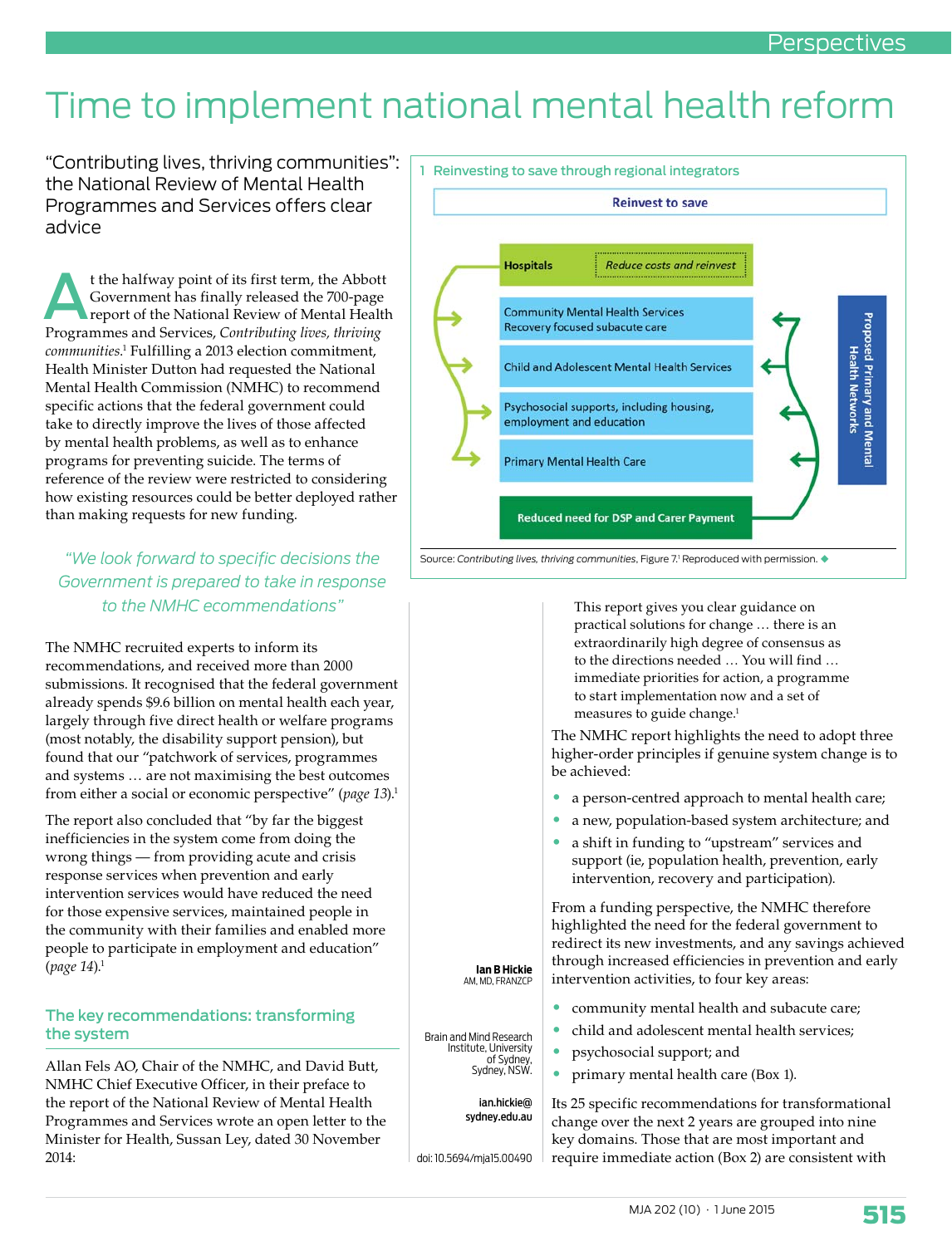|                                                                                                                                                                                                                                   | 2 Achieving genuine system change: nine key domains for action, and some specific recommendations for the next 2 years                                                                                                                                                       |  |
|-----------------------------------------------------------------------------------------------------------------------------------------------------------------------------------------------------------------------------------|------------------------------------------------------------------------------------------------------------------------------------------------------------------------------------------------------------------------------------------------------------------------------|--|
| 1. Set clear roles and accountabilities to shape a person-centred mental health system                                                                                                                                            |                                                                                                                                                                                                                                                                              |  |
| Recommendation 1                                                                                                                                                                                                                  | Agree the Commonwealth's role in mental health is through national leadership and regional integration, including<br>integrated primary and mental health care                                                                                                               |  |
| 2. Agree and implement national targets and local organisational performance measures                                                                                                                                             |                                                                                                                                                                                                                                                                              |  |
| Recommendation 4                                                                                                                                                                                                                  | Adopt a small number of important, ambitious and achievable national targets to guide policy decisions and directions in<br>mental health and suicide prevention.                                                                                                            |  |
|                                                                                                                                                                                                                                   | 3. Shift funding priorities from hospitals and income support to community and primary health care services                                                                                                                                                                  |  |
| Recommendation 7                                                                                                                                                                                                                  | Reallocate a minimum of \$1 billion in Commonwealth acute hospital funding in the forward estimates over the five years<br>from 2017-18 into more community-based psychosocial, primary and community mental health services.                                                |  |
| Recommendation 8                                                                                                                                                                                                                  | Extend the scope of Primary Health Networks (renamed Primary and Mental Health Networks) as the key regional<br>architecture for equitable planning and purchasing of mental health programmes, services and integrated care pathways.                                       |  |
|                                                                                                                                                                                                                                   | 5. Promote the wellbeing and mental health of the Australian community, beginning with a healthy start to life                                                                                                                                                               |  |
| 6. Expand dedicated mental health and social and emotional wellbeing teams for Aboriginal and Torres Strait Islander people                                                                                                       |                                                                                                                                                                                                                                                                              |  |
| Recommendation 18                                                                                                                                                                                                                 | Establish mental health and social and emotional wellbeing teams in Indigenous Primary Health Care Organisations<br>(including Aboriginal Community Controlled Health Services), linked to Aboriginal and Torres Strait Islander specialist<br>mental health services.       |  |
| 7. Reduce suicides and suicide attempts by 50 per cent over the next decade                                                                                                                                                       |                                                                                                                                                                                                                                                                              |  |
| Recommendation 19                                                                                                                                                                                                                 | Establish 12 regions across Australia as the first wave for nationwide introduction of sustainable, comprehensive, whole-<br>of-community approaches to suicide prevention.                                                                                                  |  |
| 8. Build workforce and research capacity to support systems change                                                                                                                                                                |                                                                                                                                                                                                                                                                              |  |
| Recommendation 20                                                                                                                                                                                                                 | Improve research capacity and impact by doubling the share of existing and future allocations of research funding for<br>mental health over the next five years, with a priority on supporting strategic research that responds to policy directions<br>and community needs. |  |
|                                                                                                                                                                                                                                   | 9. Improve access to services and support through innovative technologies                                                                                                                                                                                                    |  |
| Recommendation 24                                                                                                                                                                                                                 | Improve emergency access to the right telephone and internet-based forms of crisis support and link crisis support<br>services to ongoing online and offline forms of information/education, monitoring and clinical intervention.                                           |  |
| Recommendation 25                                                                                                                                                                                                                 | Implement cost-effective second and third generation e-mental health solutions that build sustained self-help, link to<br>biometric monitoring and provide direct clinical support strategies or enhance the effectiveness of local services.                                |  |
| $\sigma$ , and the set of the set of the set of the set of the set of the set of the set of the set of the set of the set of the set of the set of the set of the set of the set of the set of the set of the set of the set of t | $\sim$ 10 $\sim$ 11 $\sim$ $\sim$                                                                                                                                                                                                                                            |  |

Source: *Contributing lives, thriving communities*, pages 10–11.1

recommendations that have previously been proposed by experts in the field.<sup>2</sup>

From a health care perspective, five key recommendations were made. These emphasised:

- enhanced options for self-care;
- a central role for general practitioners and organised primary care hubs;
- increased and more equitable access to the Medicare Benefits Schedule Better Access initiative;
- direct engagement of pharmacists in the mental health team; and
- greater use of mental health nurses and other allied mental health staff (Box 3).

### Plan nationally — act locally

These specific health care responses were framed in the conviction that mental health and suicide prevention activities need to be highly localised in their delivery as well as fundamentally coordinated at the regional level. The philosophy underpinning the primary reporting function of the NMHC is that it is essential to continuously evaluate and compare the differential health and social outcomes across the major geographic and functional regions of Australia. The goal is to use regional (and international) comparisons of meaningful data (eg, suicide attempts, access to care, stable housing and employment rates among those with major mental health disorders) as a stimulus to promote local best practice and to support calls for changes to major national programs.

Consistent with this approach, the NMHC took the innovative step in its 2013 National Report Card of reporting suicide levels at the regional level to emphasise the great variability across urban, regional and rural Australia.3 Previous Australian data have also indicated that lack of access to care is a major predictor of increased suicide rates.4,5 This approach also encourages the detailed examination of national datasets to determine whether major national programs are being delivered equitably — or whether they instead perpetuate inequalities associated with demographic (eg, lack of services for both young and older persons) or geographic factors (eg, rural and regional areas), or socioeconomic status (eg, lack of access to Medicare-supported psychological and psychiatric services<sup>6</sup>).

In advancing its recommendations, the NMHC has therefore placed great emphasis on the crucial need for local coordination between the new primary health

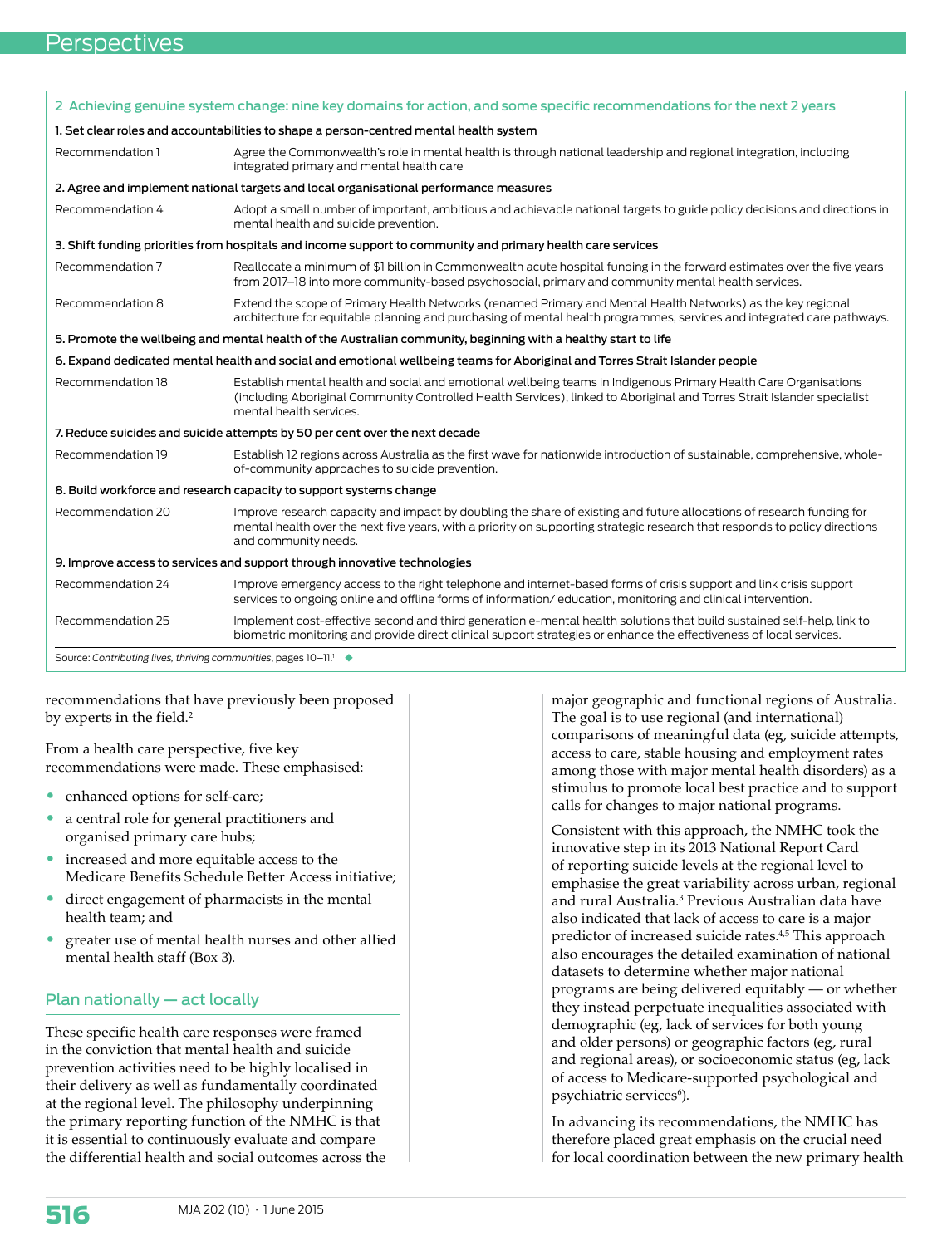| 3 Five key recommendations for improved mental health care in Australia                     |                                                                                                                                                                                                                                       |  |
|---------------------------------------------------------------------------------------------|---------------------------------------------------------------------------------------------------------------------------------------------------------------------------------------------------------------------------------------|--|
| 4. Empower and support self-care and implement a new model of stepped care across Australia |                                                                                                                                                                                                                                       |  |
| Recommendation 11                                                                           | Promote easy access to self-help options to help people, their families and communities to support themselves and<br>each other, and improve ease of navigation for stepping through the mental health system.                        |  |
| Recommendation 12                                                                           | Strengthen the central role of GPs in mental health care through incentives for use of evidence-based practice<br>guidelines, changes to the Medicare Benefits Schedule and staged implementation of Medical Homes for Mental Health. |  |
| Recommendation 13                                                                           | Enhance access to the Better Access programme for those who need it most through changed eligibility and payment<br>arrangements and a more equitable geographical distribution of psychological services.                            |  |
| Recommendation 14                                                                           | Introduce incentives to include pharmacists as key members of the mental health care team.                                                                                                                                            |  |
| 8. Build workforce and research capacity to support systems change                          |                                                                                                                                                                                                                                       |  |
| Recommendation 21                                                                           | Improve supply, productivity and access for mental health nurses and the mental health peer workforce.                                                                                                                                |  |
| Source: Contributing lives, thriving communities, pages 10-11. <sup>1</sup> ◆               |                                                                                                                                                                                                                                       |  |

networks (and specifically expanding their mandate to focus on mental health services'), state-based acute care and community services, and psychosocial support and accommodation services (which are largely supplied by non-government agencies, often operating under contract to the federal government). The NMHC report firmly asserts the necessity of local decision-making about the utility of relevant federal government-funded programs, and that the development of coordinated pathways of care between the various local and regional service providers is essential.

At the individual practice level, the NMHC strongly favours the "medical homes" model for those with long-term mental and comorbid physical illnesses.<sup>8,9</sup> This would shift the focus of integrated medical and mental health care from the current patchwork of statebased community health and emergency services and Medicare-based private psychology and psychiatry services to an upgraded primary care model. Such collaborative models have the most secure evidence base of all proposed system reforms for enhancing the quality of care for those with mental health and substance misuse problems.<sup>10</sup>

#### The government response — thus far

In response to the leaking of the NMHC report in April, the Minister for Health and Minister for Sport, Sussan Ley, immediately ruled out one key recommendation — namely, a quite conservative attempt to rebalance the future use of federal funds by shifting the emphasis from acute public hospital facilities to supporting community-based services. She also announced her intention to establish a new Council of Australian Governments (COAG) working party to work cooperatively with the states and territories, and a new expert reference group to focus on four key areas (suicide prevention; prevention of and early intervention in mental illness; primary care; and national leadership, including regional service integration).11 No clear timeline for specific action on the recommendations of the NMHC report has been announced.

For those of us who have been engaged with mental health reform for some decades, it is worth remembering the official response to the release of the 2005 report of the Human Rights and Equal Opportunities Commission and the Mental Health Council of Australia (*Not for service: experiences of injustice and despair in mental health care in Australia*).12 Prime Minister John Howard immediately joined with NSW Premier Morris Iemma to launch the 2006–2011 COAG national reform package. Throughout that period, the federal government undertook major direct action to improve mental health care, including extending Medicare-based funding for psychological services (the Better Access initiative) and establishing *headspace* (Australia's National Youth Mental Health Foundation) to facilitate new primary care-based mental health services for young people.13-15 This engagement was continued by the Gillard Government in its 2011–12 federal Budget, which supported further expansion of early psychosis services, the "Partners in Recovery" program to enable local coordination of health and non-government services, and the establishment of the NMHC to monitor the implementation of these initiatives.<sup>16</sup>

While there is a strong expectation at this point that the federal government will continue to seek to work with the states to facilitate local service delivery and support suicide prevention initiatives, the responsibility for clear and immediate action in 2015–2016 now clearly lies at the feet of the Abbott Government. We look forward to specific decisions the government is prepared to take in response to the NMHC recommendations and a timeline for the actual delivery of better mental health care, social services and suicide prevention programs.

Competing interests: Ian Hickie has been a Commissioner in Australia's National Mental Health Commission since 2012. He was a director of *headspace* — Australia's National Youth Mental Health Foundation until January 2012.

Provenance: Commissioned; not externally peer reviewed.

References are available online at www.mja.com.au.